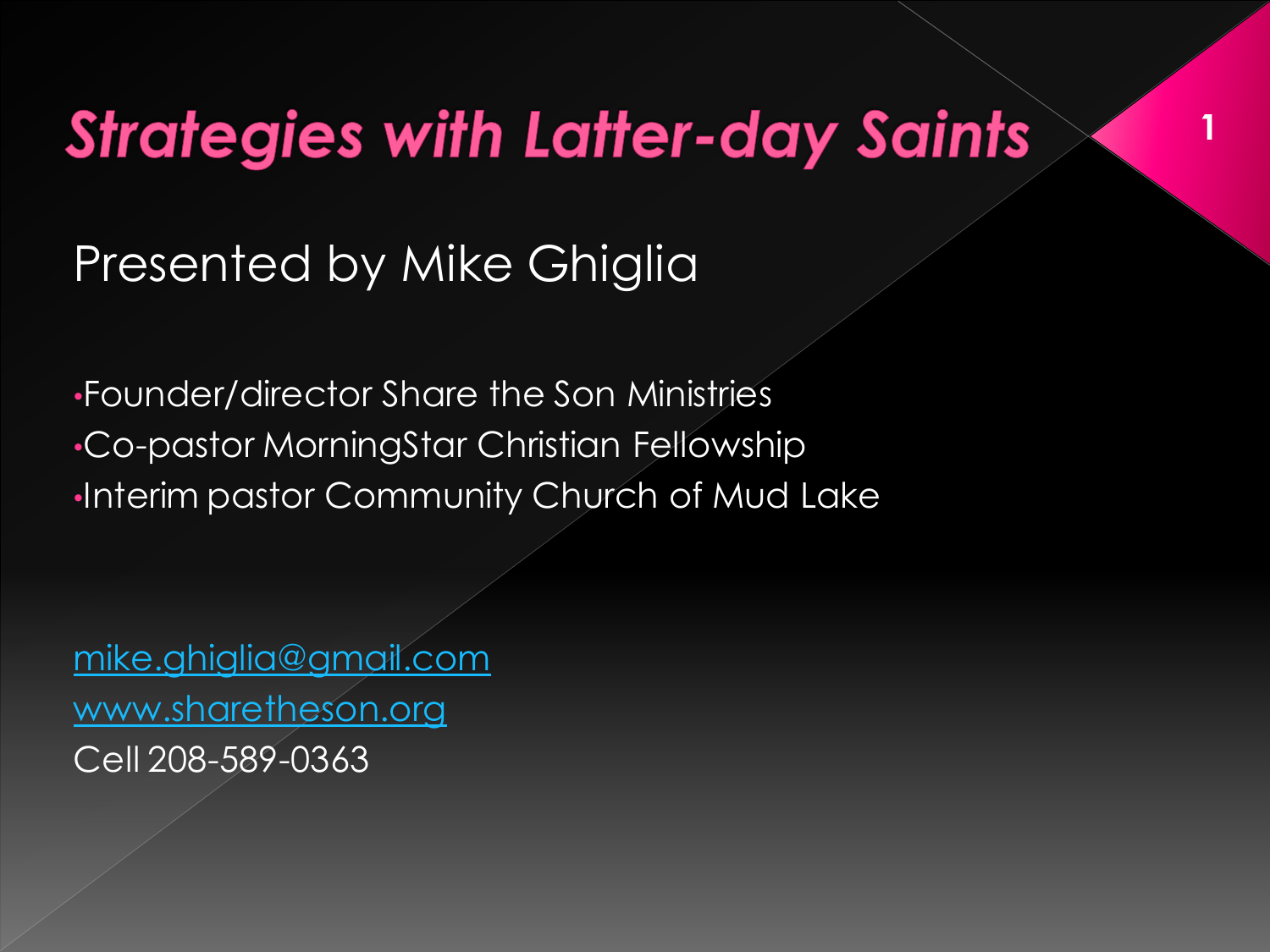# **Strategies with LDS (Step 1 of 3)**

•Identify 3 critical considerations.

•Layout a typical sharing scenario.

•Integrate practical strategies.

•Correct common mistakes Christians make.

•Step 1 is TESTING FOR TRUTH.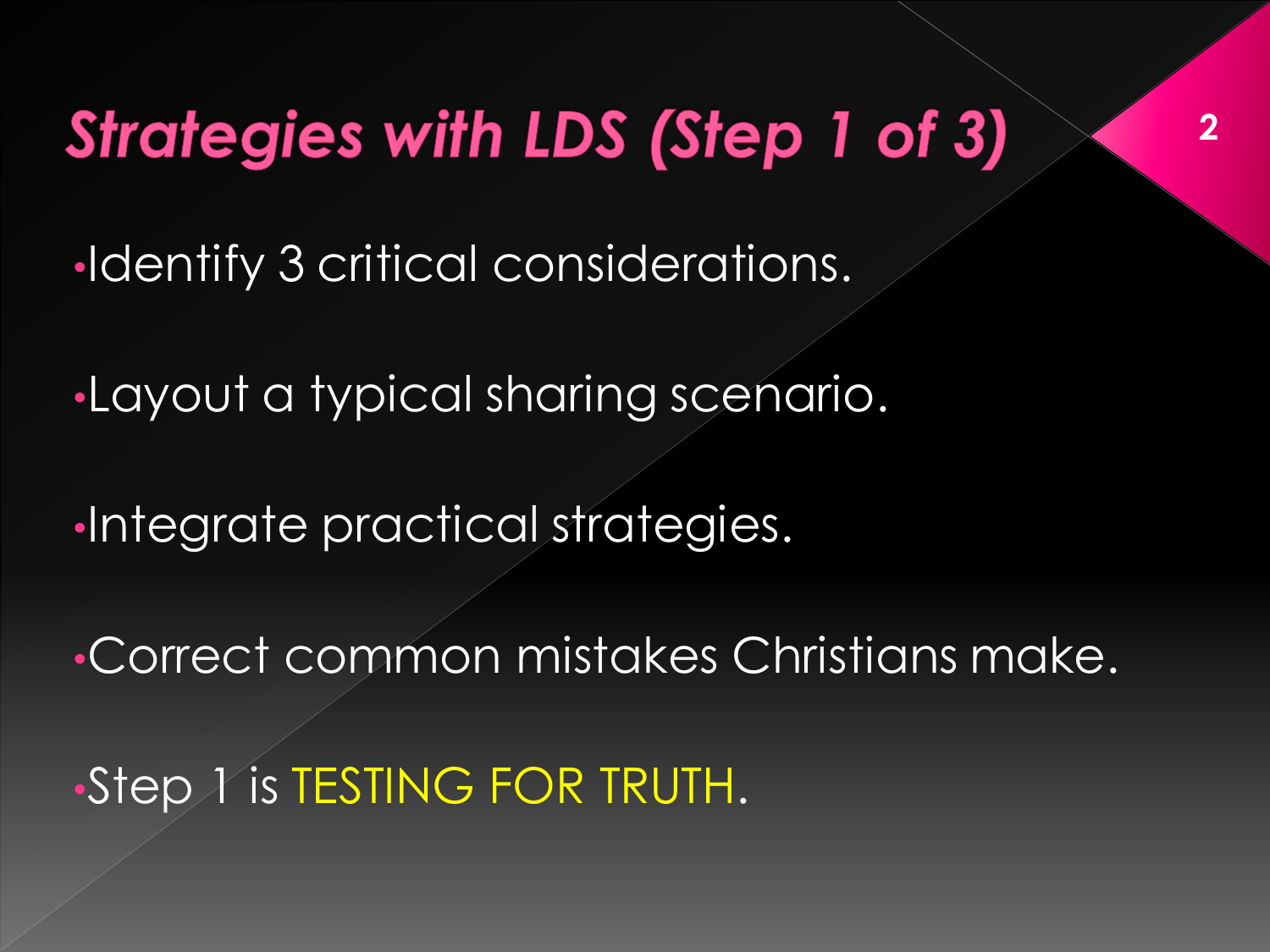### **3 CRITICAL CONSIDERATIONS**

- 1. Prep the Soil & Lower the Guard.
	- a. Seeing Christ vs. hearing you
	- b. Seeing vs. agreeing (validate to demonstrate)
	- c. Invest 95 to get 5 (validate to educate)
	- d. Common ground & compliments
	- e. Respect the ranks
- 2. The window rules! "Go to the Gospel!" 3. Rate of return vs. one and done.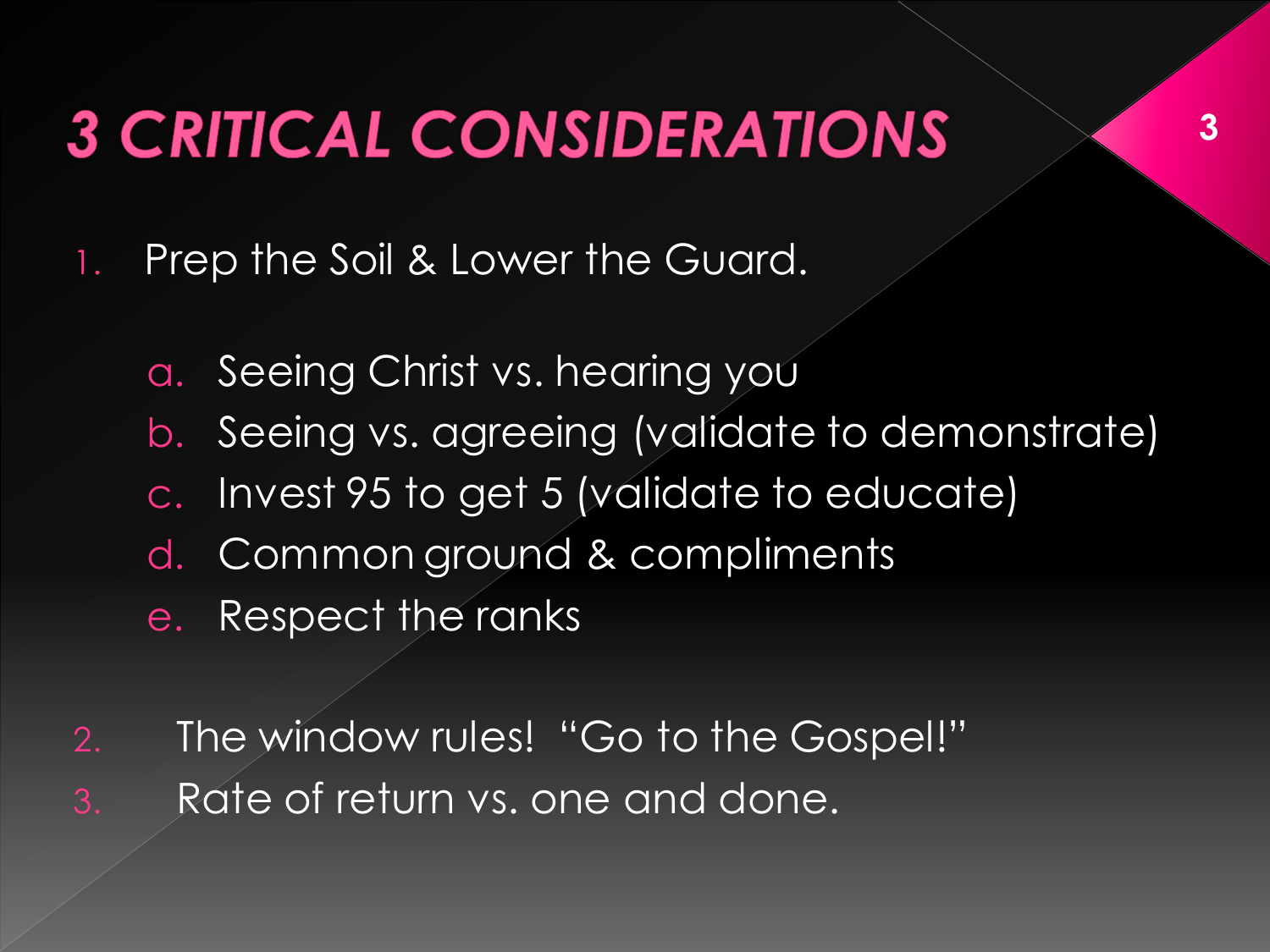"How did you come to know the truth of Joseph Smith and the LDS Church?"

1. The Strategy

a. Soil & guard

b. Cards on the table (Moro. 10:4; D&C 9:8-9; BoM Introduction) c. Create cognitive dissonance (unreliable) d. "Contrast brings clarity" (reliable biblical Rx)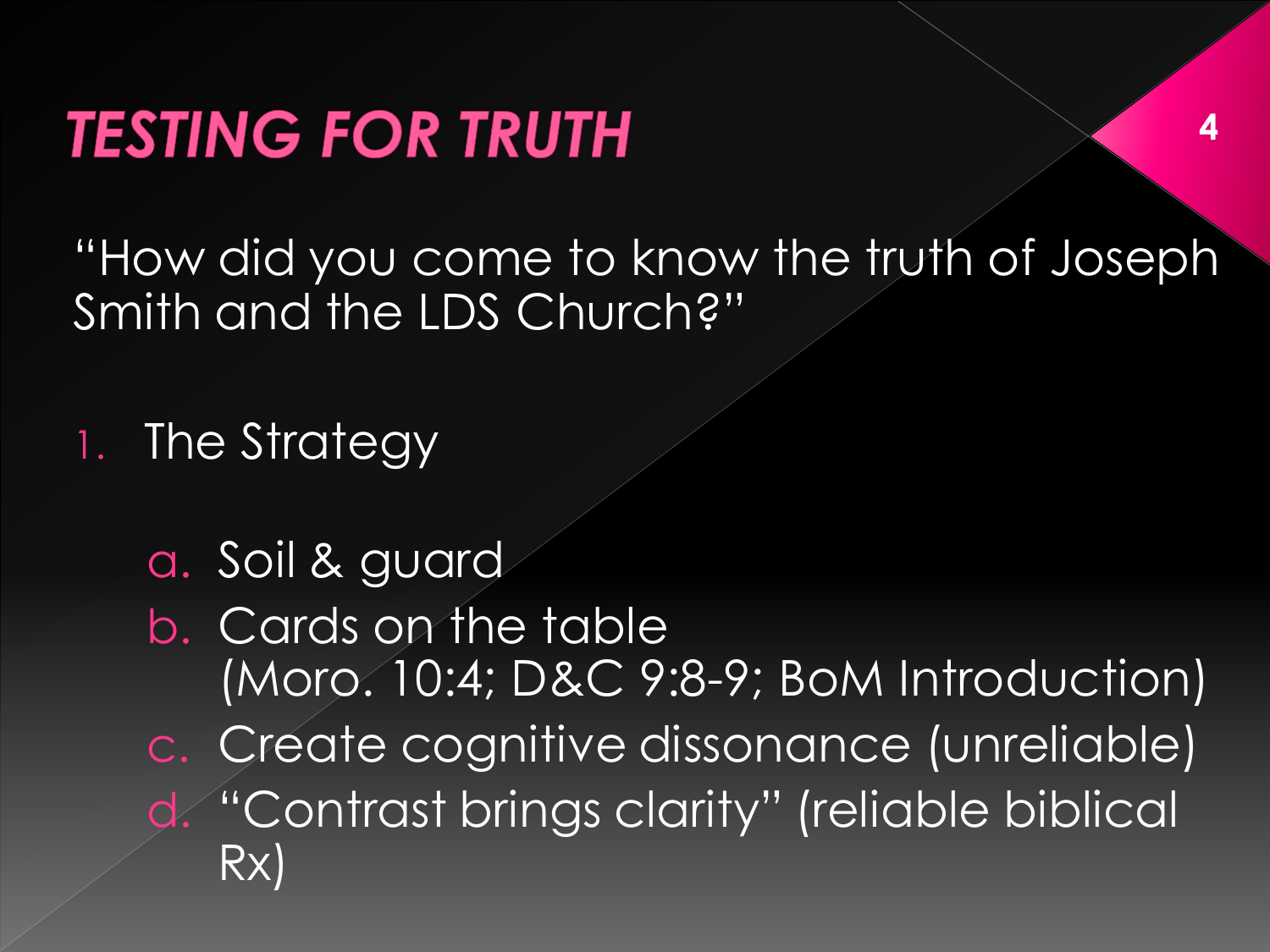"How did you come to know the truth of Joseph Smith and the LDS Church?"

- 1. Heart-felt Conviction
- 2. Prayer (Jas. 1:5)
- 3. The Holy Spirit
- 4. The Book of Mormon (BoM)
- 5. Prophecy, Signs & Wonders
- 6. Blessings
- The "Fruit" of Good Deeds (Mt. 7:20)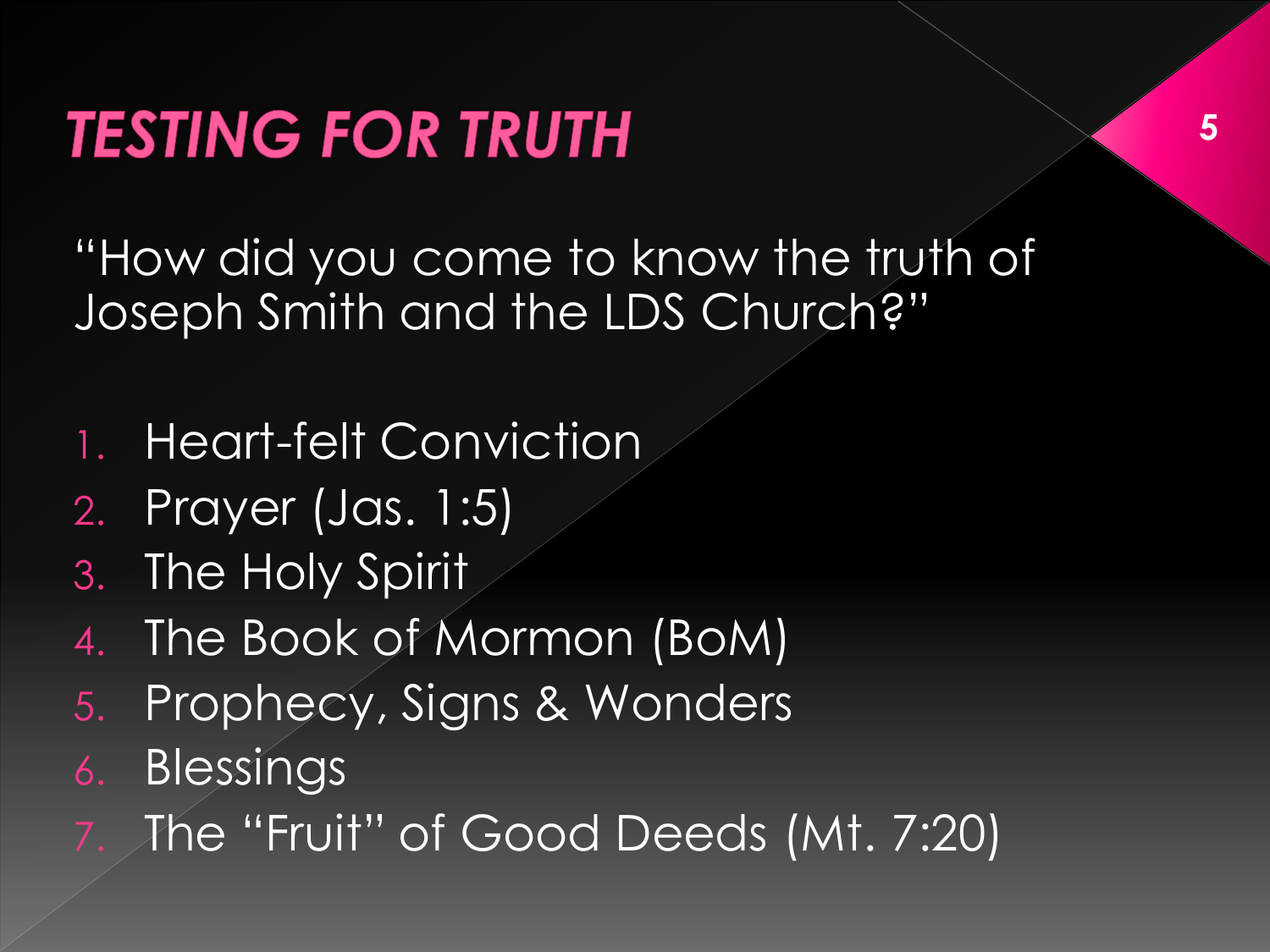"How did you come to know the truth of Joseph Smith and the LDS Church?"

1. Heart-felt conviction

- a. Validate to demonstrate
- b. Validate to educate (Jer. 17:9; Prov. 28:26 KJV; Heb. 4:12)
- c. Jury selection criteria
- d. "Can you see?" "What do you think?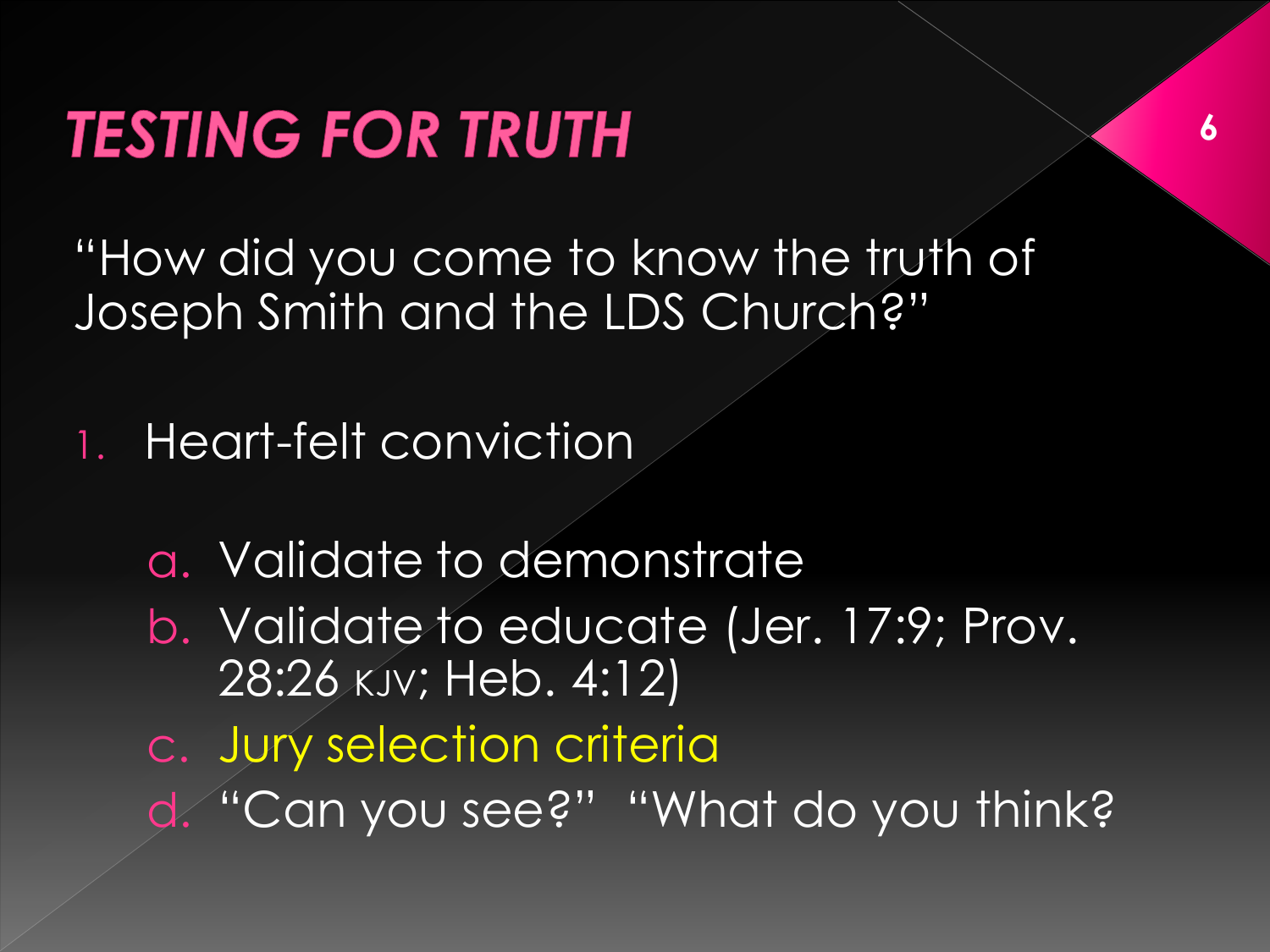"How did you come to know the truth of Joseph Smith and the LDS Church?"

**7**

2. Prayer (Jas. 1:5)

a. Validate to demonstrate b. Validate to educate (Jas 1:5; 4:1-3) c. 2 job offers d. "Can you see?" "What do you think?"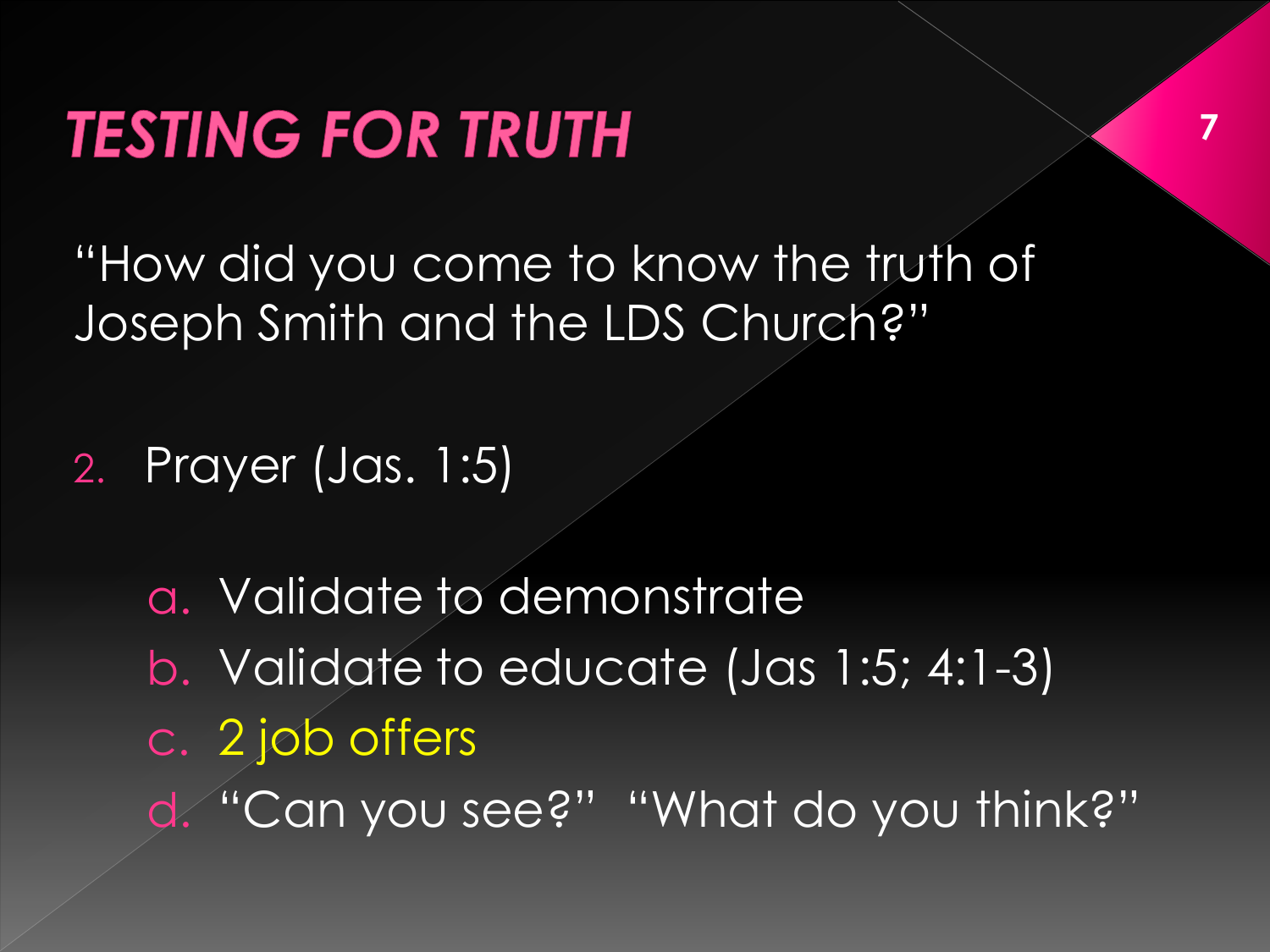"How did you come to know the truth of Joseph Smith and the LDS Church?"

3. The Holy Spirit

a. Validate to demonstrate b. Validate to educate (2 Cor. 11:3-4; 1 Jn. 4:1-3) c. "Can you see?" "What do you think?"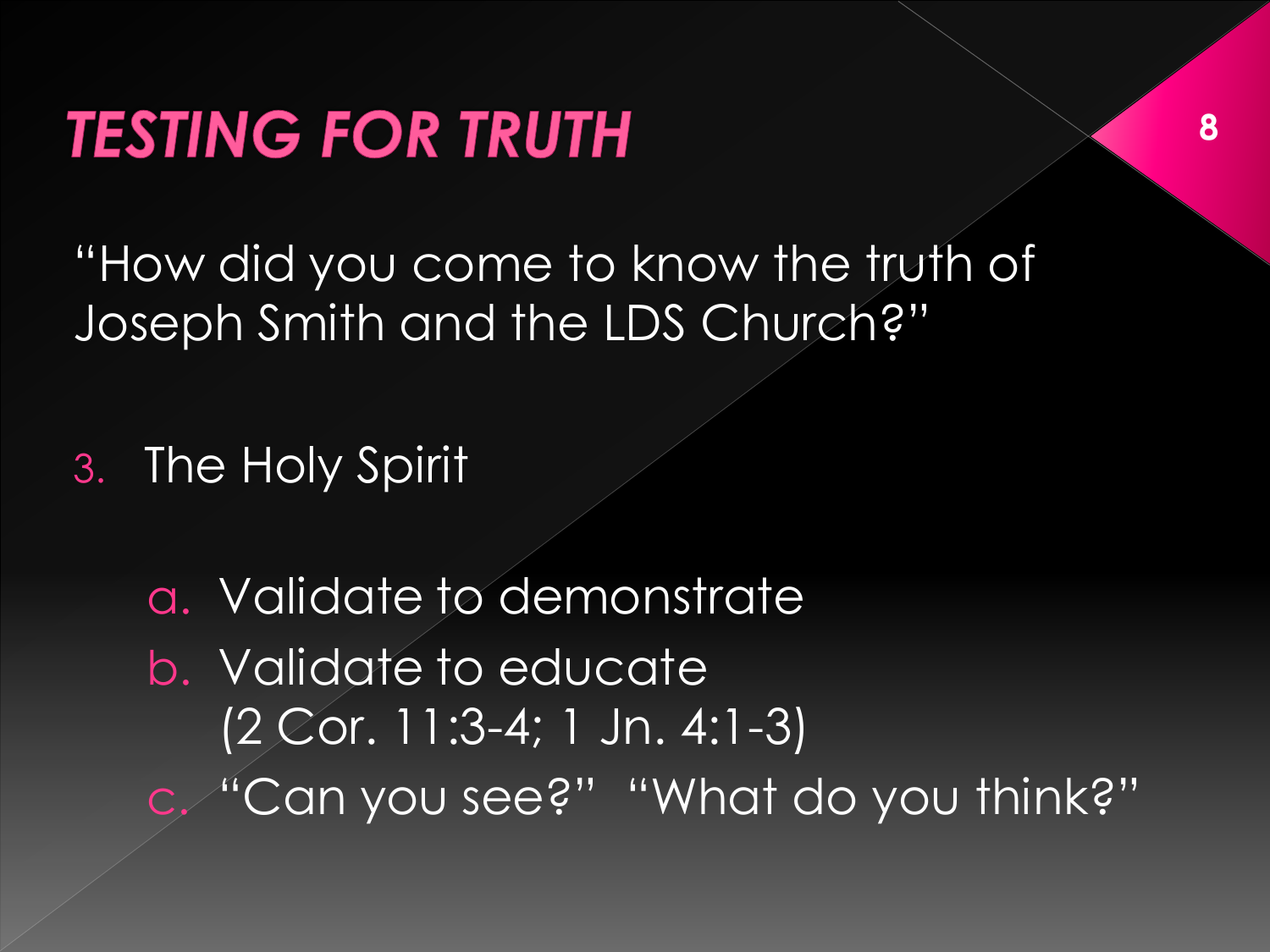"How did you come to know the truth of Joseph Smith and the LDS Church?"

4. The Book of Mormon

- a. Validate to demonstrate
- b. Validate to educate mod. Gen. 3:1-4 prev. Gen. 2:16-17

mod. Mk. 12:18 prev. Mk. 12:24; cf. Ex. 3:6 mod. Acts 17:3 prev. Acts 17:1-2, 10-12

c. LDS AoF #8; 1 Ne. 13:28; 2 Ne. 29:10 & the Bible Product claims & circular reasoning e. "Can you see?" "What do you think?"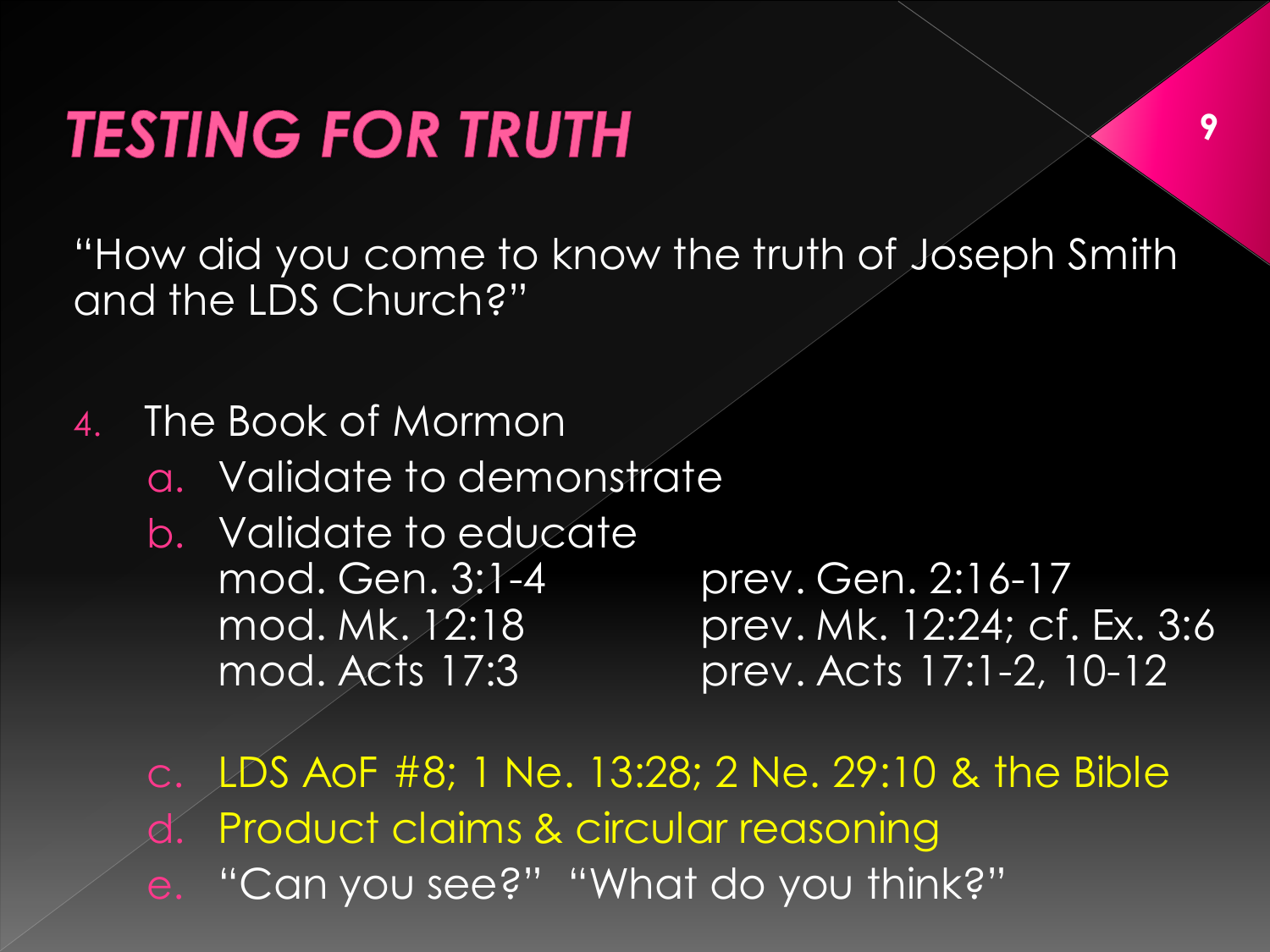"How did you come to know the truth of Joseph Smith and the LDS Church?"

5. Prophecy, Signs & Wonders

a. Validate to demonstrate b. Validate to educate (Dt. 13:1-3; Ex. 7:8-12; Mt. 24:23-25) c. "Can you see?" "What do you think?"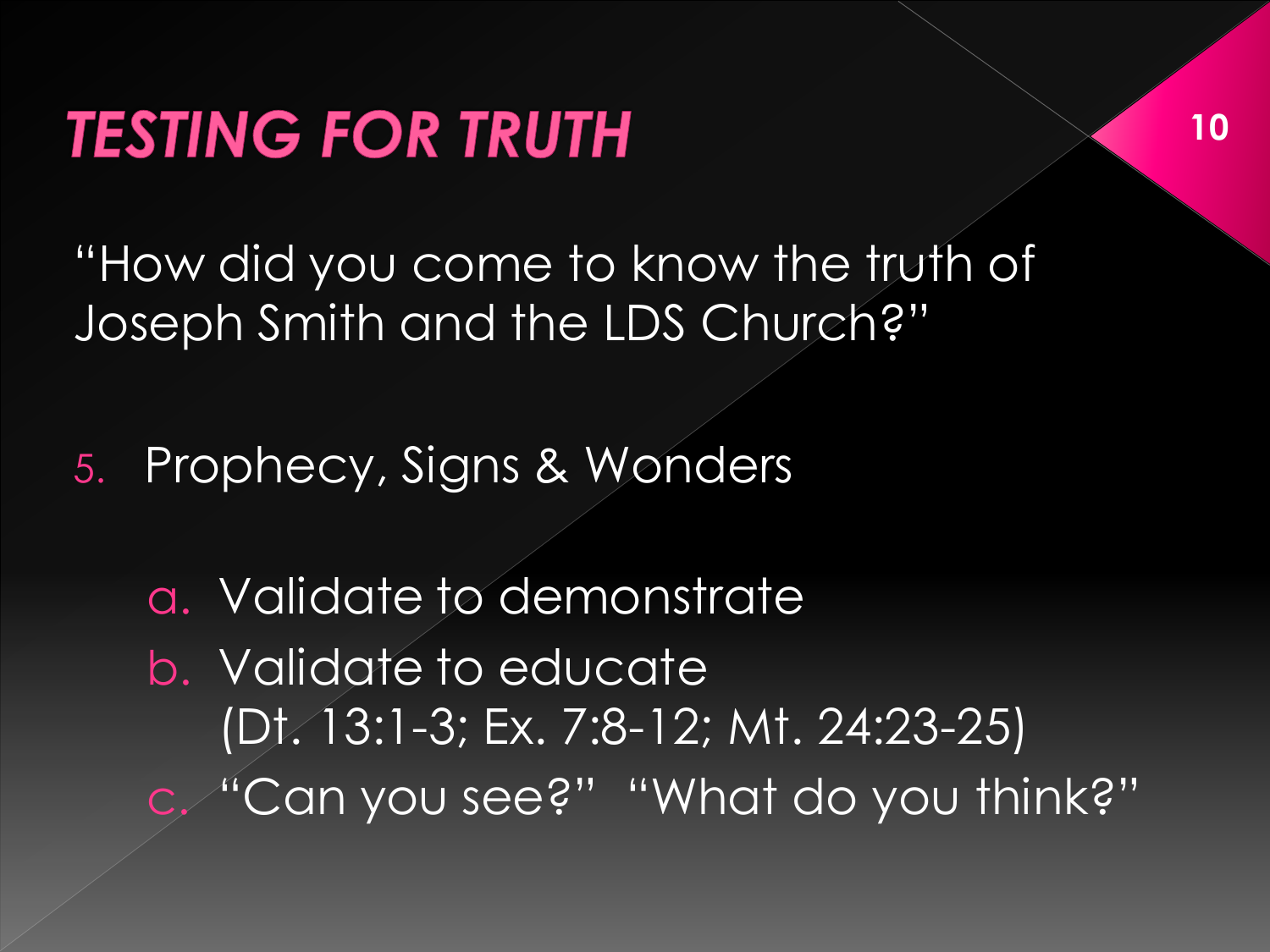"How did you come to know the truth of Joseph Smith and the LDS Church?"

6. Blessings

a. Validate to demonstrate b. Validate to educate (Mt. 5:43-46; Lk. 17:11-19) c. "Can you see?" "What do you think?"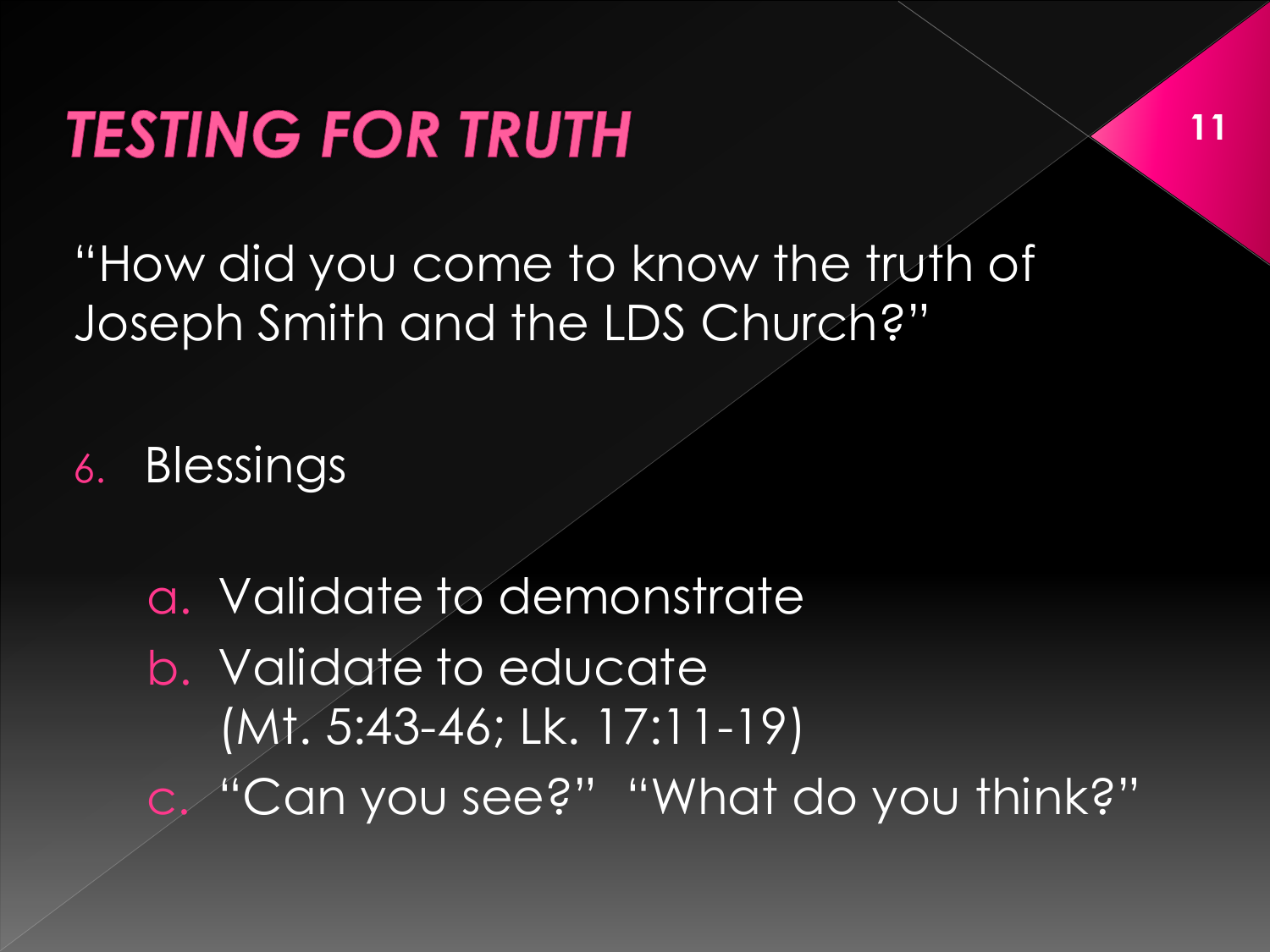"How did you come to know the truth of Joseph Smith and the LDS Church?"

7. The "Fruit" of Good Deeds (Mt. 7:20)

- a. Validate to demonstrate
- b. Validate to educate (World religions; Mt. 7:15-16; next slide) c. The false prophet test (A or B)
- d. "Can you see?" "What do you think?"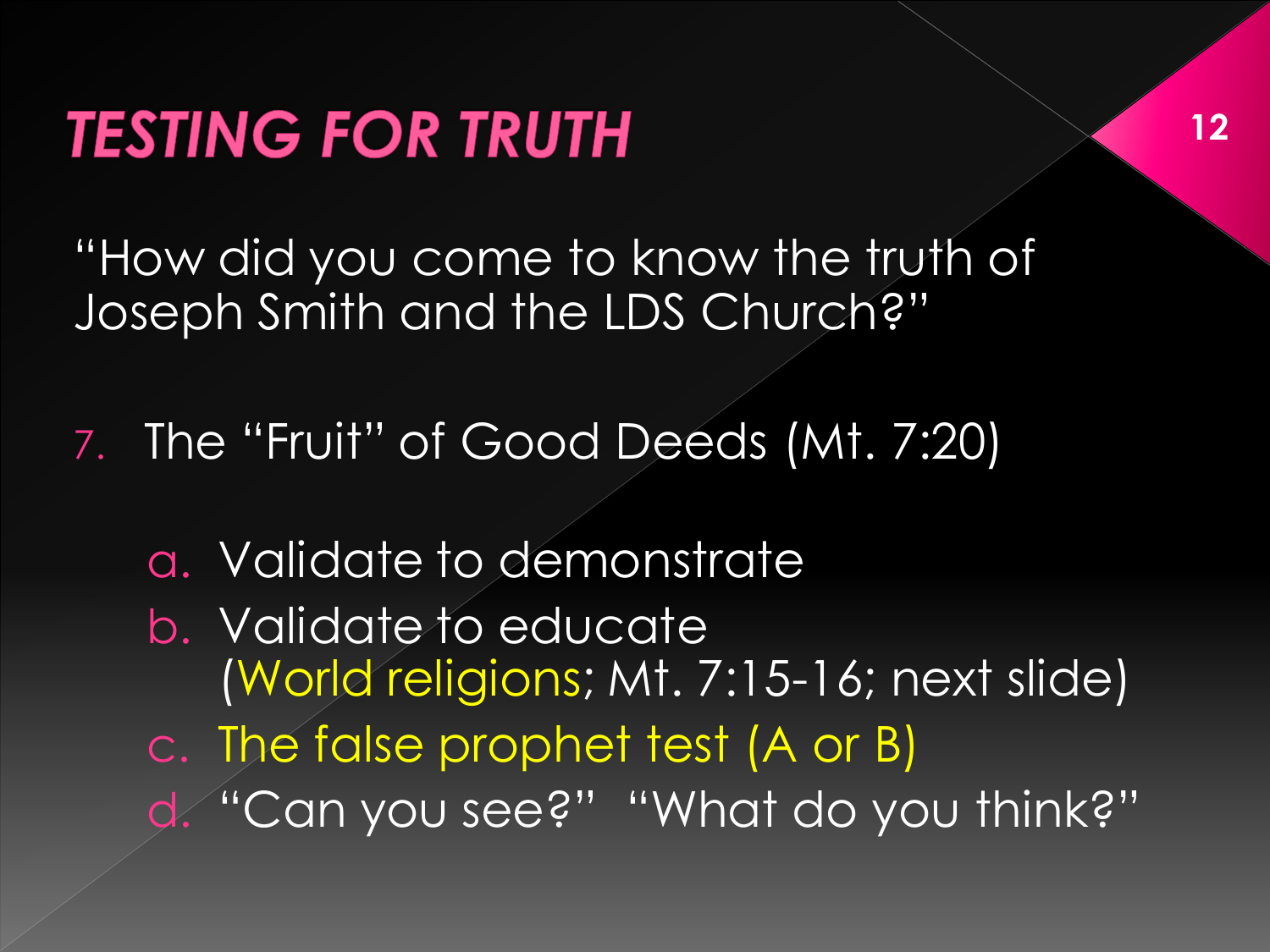#### "Wolves in sheep's clothing … by their fruit you will recognize them" (**Mt. 7:15-16**)



- 1. The context is "false prophets" & "sheep's clothing"
- 2. The "fruit" of good deeds cloaks the "fruit" of damnable doctrine (2 Cor. 11:4 – warning!).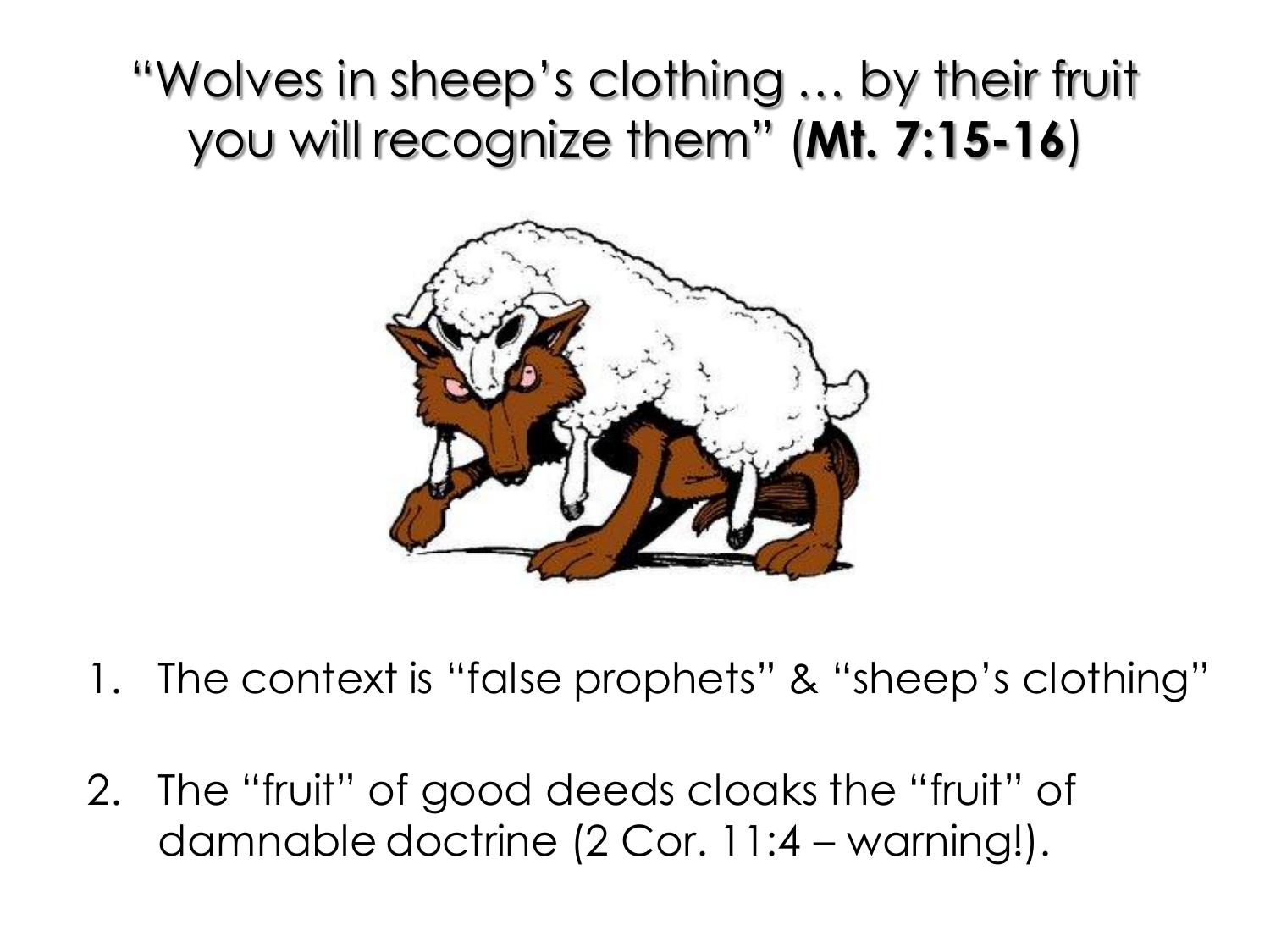Which prophet would <u>most "Christians"</u> identify as the **FALSE** prophet?

#### **Prophet A**

•Lives by "the Golden Rule" (Mt. 7:12) •Teaches Jesus' spirit was resurrected

#### **Prophet B**

•Sacrifices babies •Teaches Jesus' body was resurrected

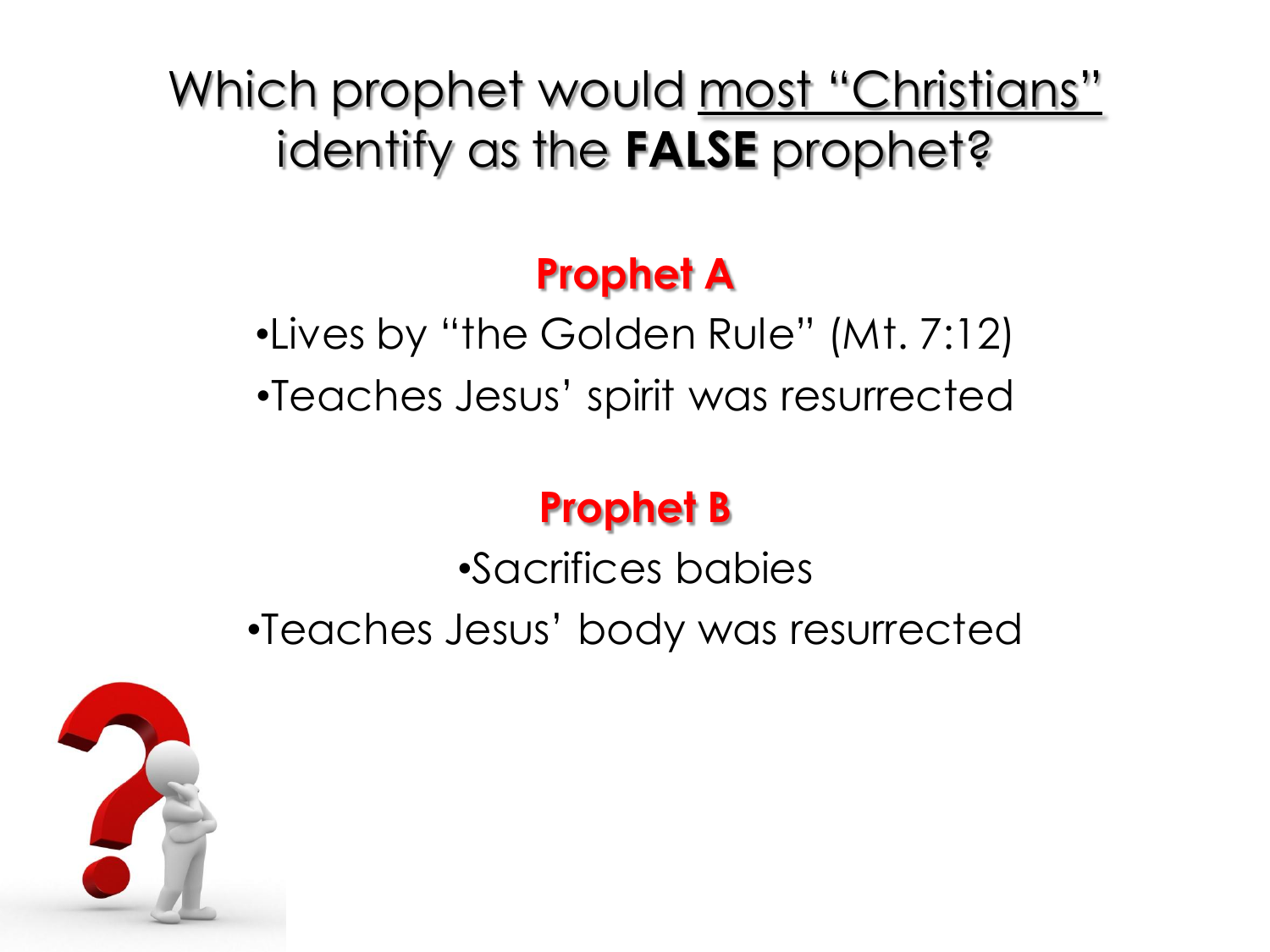- 1. The Biblical Rx
	- a. Previous revelation tests modern. b. The "fruit" of gospel doctrine IS reliable.
- 2. Why not the deity of Christ and the Trinity?
	- a. JWs & LDS ("When in Rome … ") b. Comprehensible & teachable c. Disclaimer (1 Cor. 9:22)

3. Why not false prophecies, polygamy, etc.?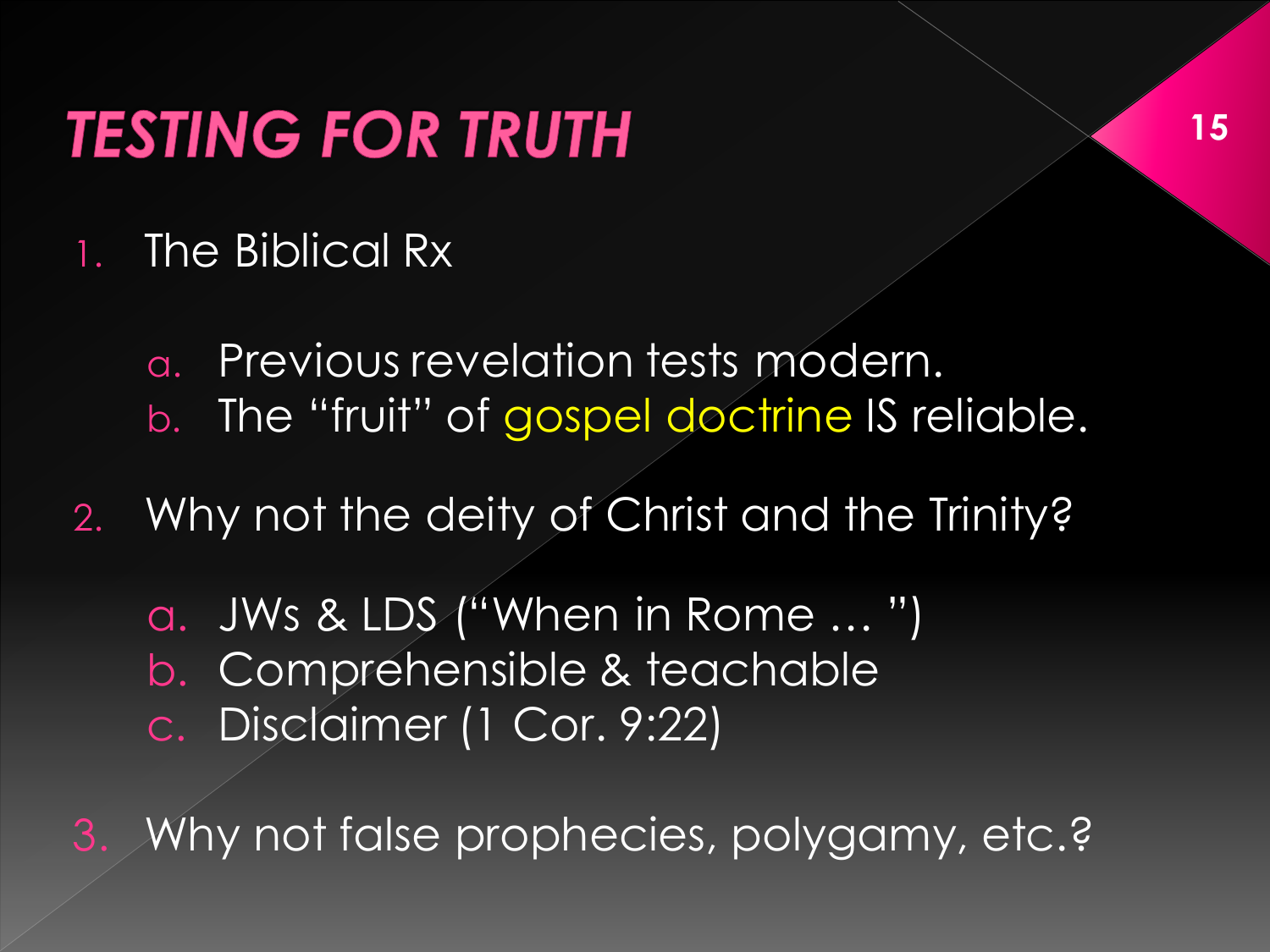## **TESTING FOR TRUTH-Biblical Rx**

#### **Galatians 1:6-9 (NIV2011)**

<sup>6</sup>I am astonished that you are so quickly deserting the one who called you to live in the grace of Christ and are turning to a different gospel—

**16**

<sup>7</sup> which is really no gospel at all. Evidently some people are throwing you into confusion and are trying to pervert the gospel of Christ.

8 But even if we or an angel from heaven should preach a gospel other than the one we preached to you, let them be under God's curse!

<sup>9</sup> As we have already said, so now I say again: If anybody is preaching to you a gospel other than what you accepted, let them be under God's curse!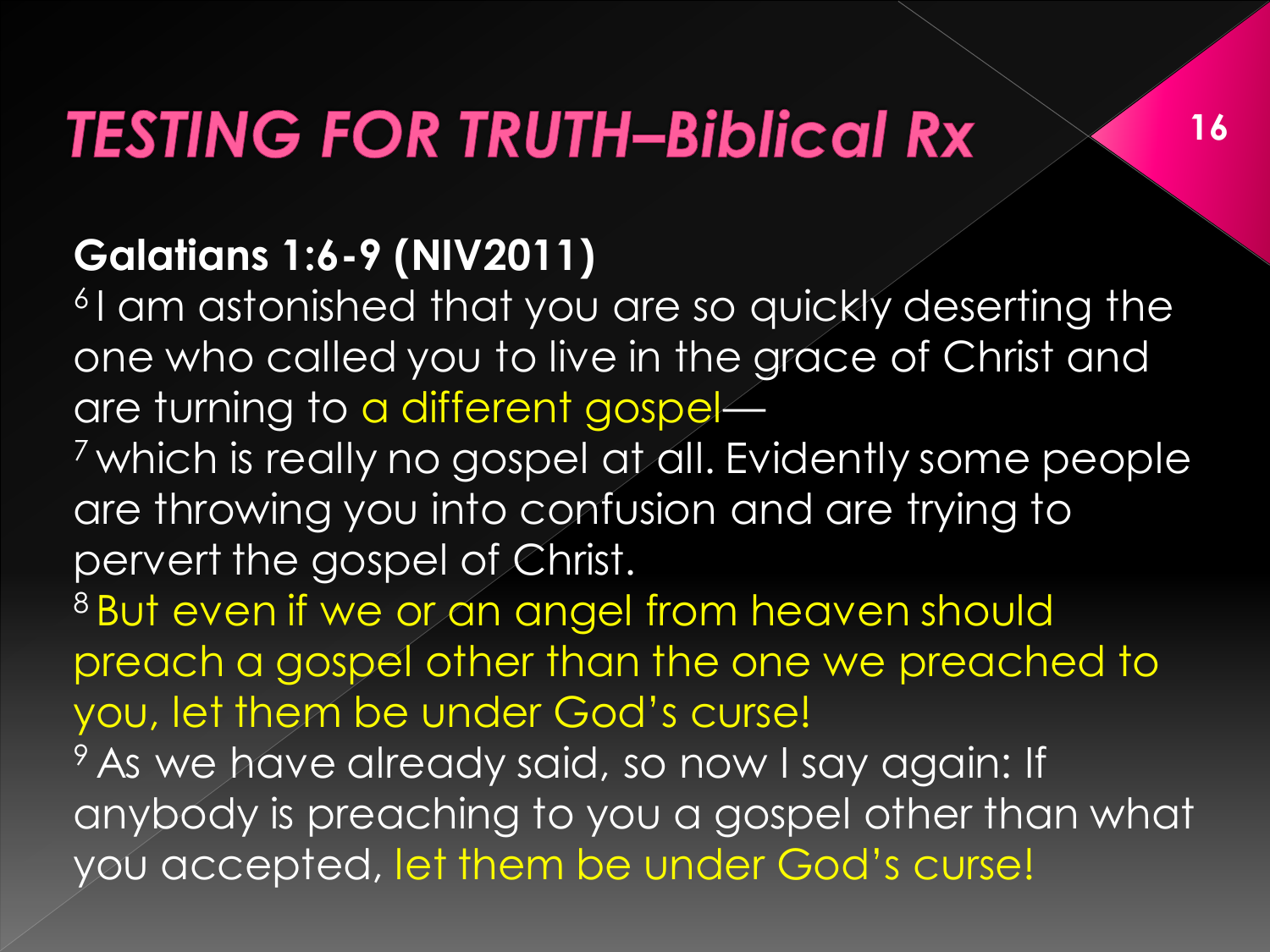#### **TESTING FOR TRUTH-Biblical Rx**

**"Let him be accursed]** Who? Anyone in heaven or on earth, in time or eternity, in Paul's day or ours, anyone who preaches any gospel other than the one true one. Why? Because there is no salvation in a false religion.

**17**

… 'And all those who preach false doctrines, . . . wo, wo, wo be unto them, saith the Lord God Almighty, for they sall be thrust down to hell!' (2 Ne. 28:15.)"

\*LDS Apostle Bruce R. McConkie (*Doctrinal New Testament Commentary*, 1975, 2:458-459)

\*Quoted on [www.LDS.org](http://www.lds.org/) in LDS Institute Commentary on Galatians 1:1-7